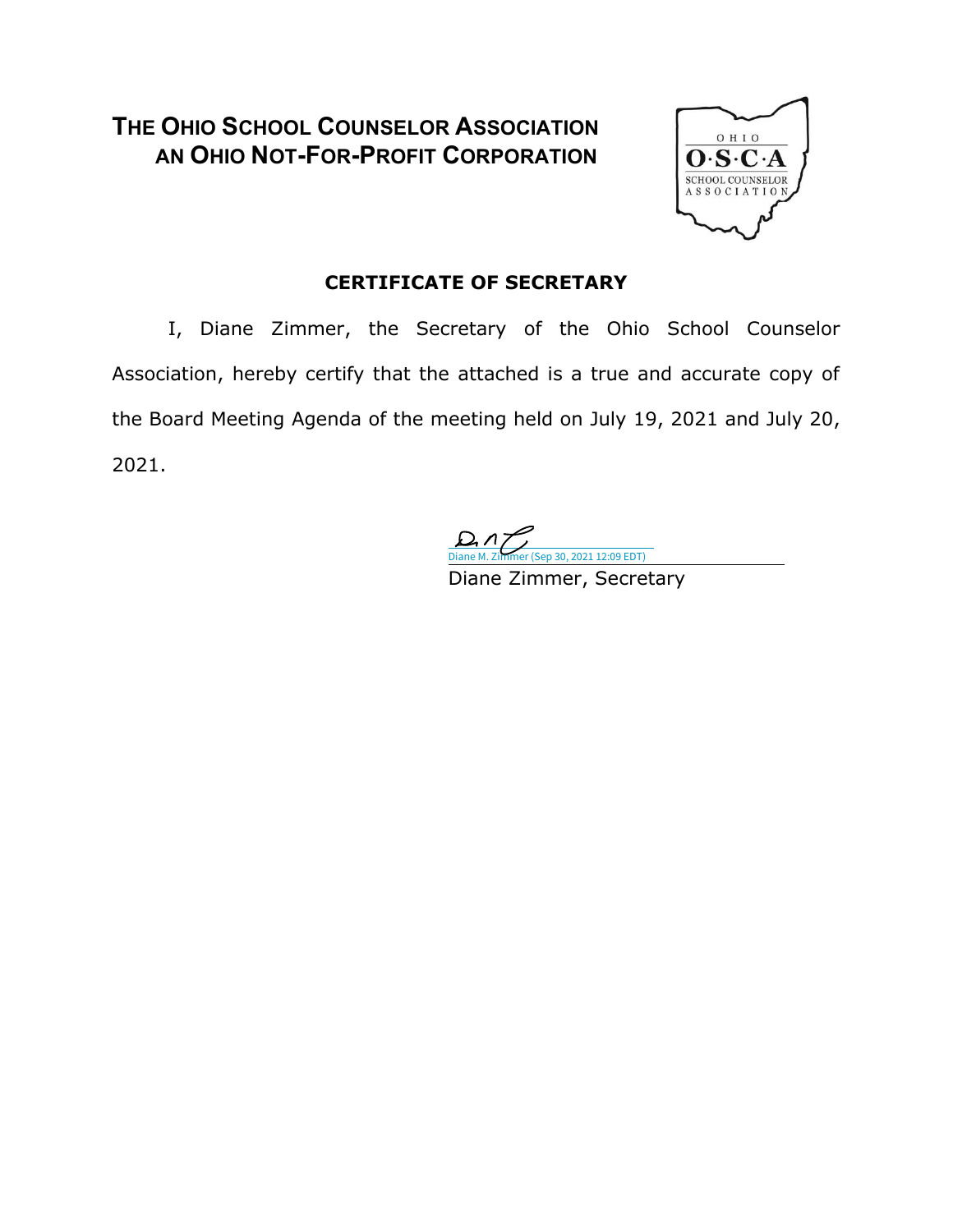## **Ohio School Counselor Association Board Meeting Agenda - July 19-20, 2021**

## **Monday, July 19**

**1:00 PM Welcome, Introductions & Housekeeping**

**Sara set the stage for Why are we here?**

#### **OSCA**

Mission Statement - is to empower, unite, and support professional school counselors in their role to promote student success.

Poll Everywhere and Slido.com

#### **1:15 PM Opening of Meeting (President)**

Roll Call (Secretary)

- Present: Voting Dr. J.P. Oerhtman, Cara Habermehl, Diana Arie, Carrie VanMeter, Michelle Grimm, Sara Hoffman, Dr. Diane Zimmer, Emily Stamm
- Non-Voting Dr. Dakota King-White, Nichole Miller, Dr. Rachel Vitale, Erin O'Brien, CJ Conrad, Beth Hinshaw, Shawn Grime
- Absent: Laura Hogue, Tutsy Asmus, Darren Miller, Cara Sanders, Heath Couch, Erin Miller, Becky School, Susan Monticelli, WillaMarie Jackson, Dr. Justin Fults

Motion to Call Executive Meeting to Order

- First: Carrie VanMeter/ Second: Michelle Grimm
- For: All / Against: none/ Abstain:

Motion to Accept the July 2021 Board Meeting Agenda with Flexibility

- First: Cara Habermehl / Second: J.P. Oerhtman
- For: All / Against: None / Abstain:

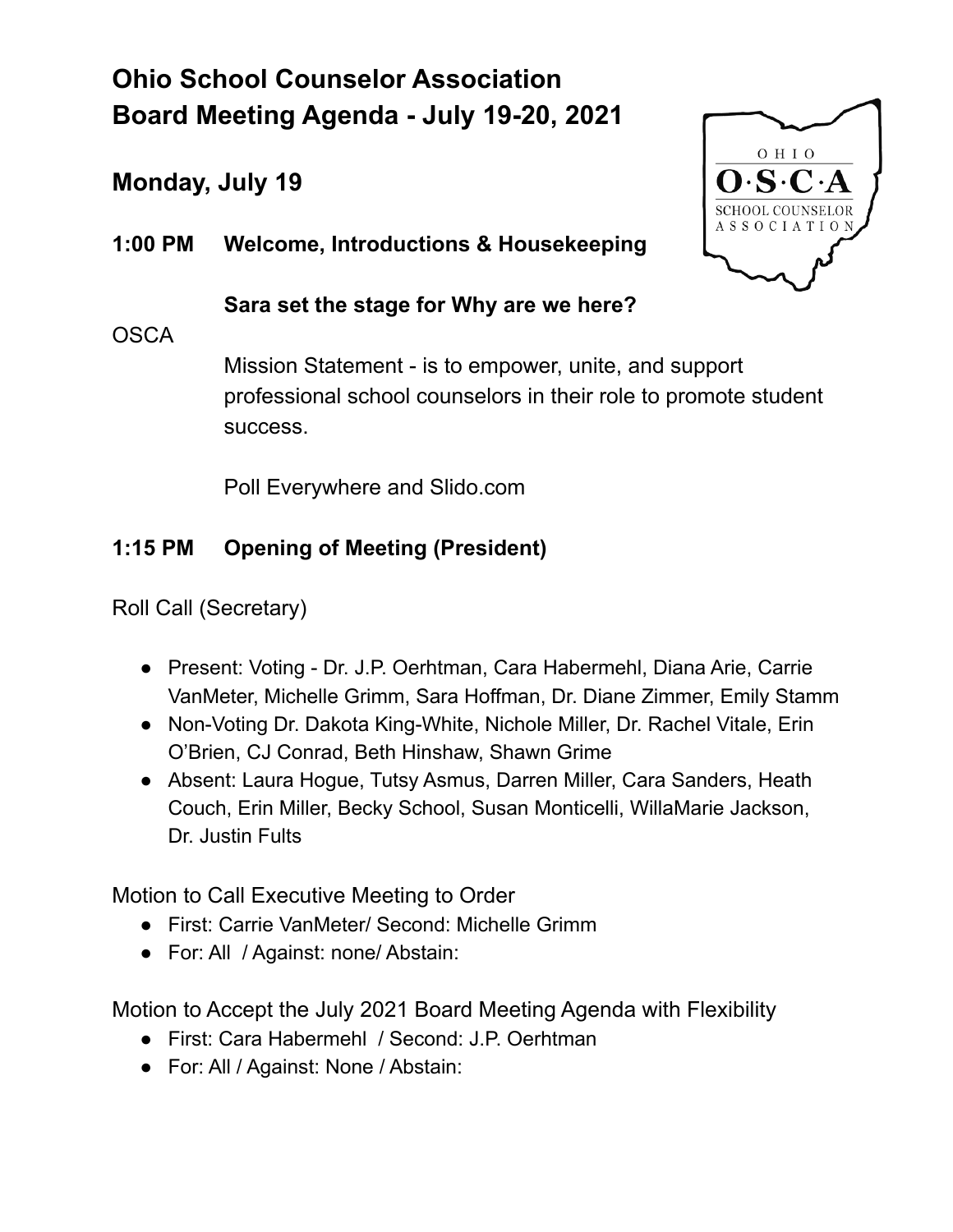Motion to Accept the April 2021 Board Meeting Minutes

- First: Carrie VanMeter / Second: Emily Stamm
- For: All / Against: None / Abstain:

Motion to Appoint Catherine (CJ) Conrad as Professional Development Chair for the term effective immediately through 12-31-22

- First: Michelle Grimm/ Second: Carrie VanMeter
- For: All / Against: None / Abstain:

#### **1:30 PM Financial Report (Treasurer & Executive Director)**

Motion to Approve the July 2021 Fiscal Report

- First: Cara Habermahl / Second: J.P. Oerhtman
- For: all / Against: none / Abstain:

Motion to Accept the Resignation of and Suspend the Contract of Allison Hooper as Administrative Assistant Effective June 30, 2021

- First: Diane Zimmer / Second: Cara Habermehl
- For: All / Against: None / Abstain:

Motion to Approve the MOU Between OSCA and Shawn Grime to Amend the Executive Director Contract Effective July 1, 2021

- First: Michelle Grimm / Second: Diana Arie
- For: All / Against: None / Abstain:
- **2:15 PM Lobbyist Report (Government Advantage Group)**

Julia Wynn

Kevin Miller replaced

Paolo DeMaria Superintendent retiring 9/25 John Richard deputy replacing

SEL Schools will need to submit their plan on how they will use the money by August 20, 2021

Bill on vaccines not approved by FDA

Budget July 1 Fair school funding formula

Student Wellness and Success Fund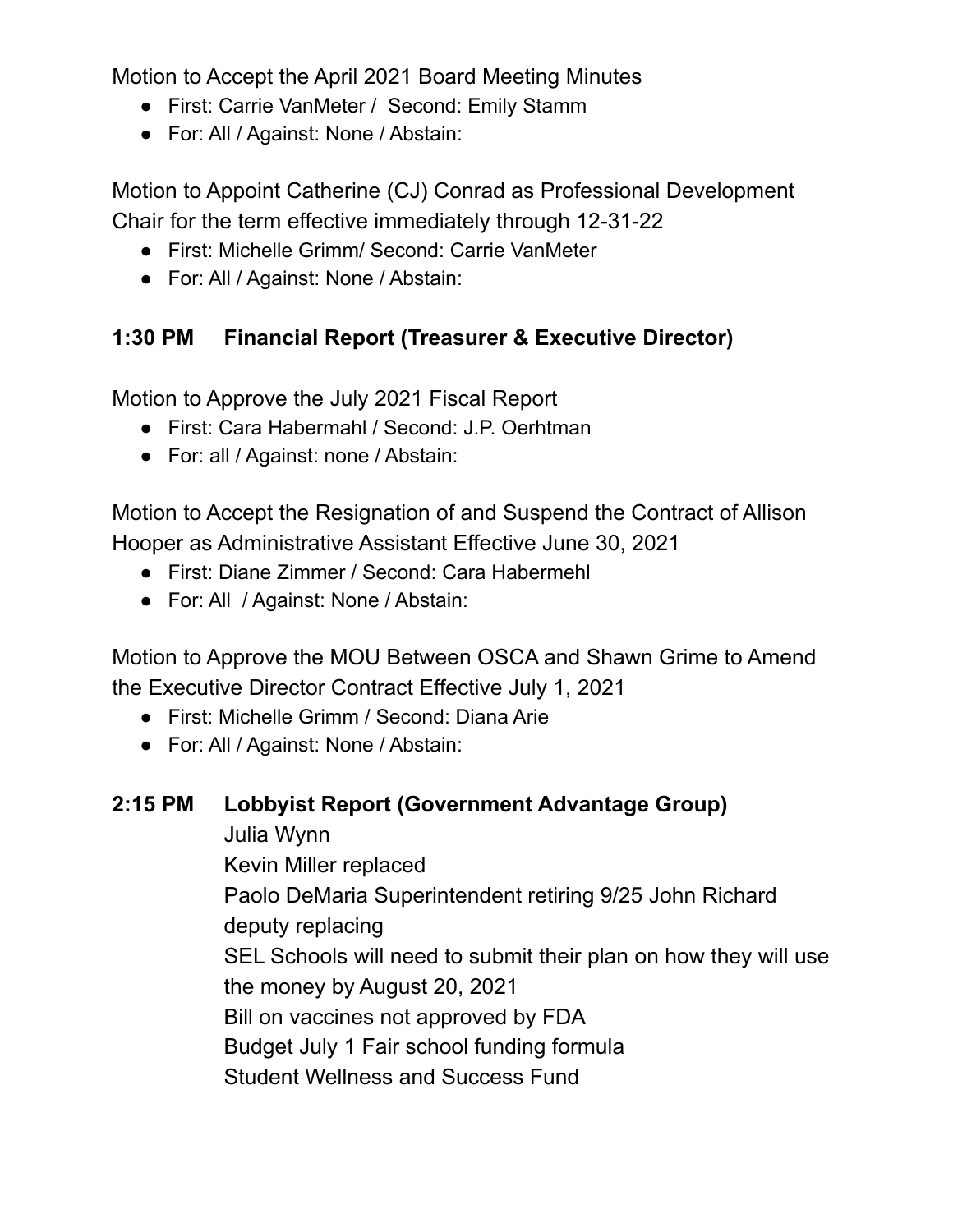Disadvantaged Student Programming FAFSA Provision - Tracking Attendance recovery programs School Counselor job description House Bill 333 bipartisan Rep Jessica Miranda and Senator Jerry Cirino 135 - adding our job description HS 316 High school recovery HB 73 # combine US History & Gov't

- **3:00 PM Improv Workshop with Nick Morgan**
- **5:00 PM Meeting Adjourned**
- **6:00 PM Dinner at the Durty Bird (**meet in the lobby at 5:45 to walk as

a group)

### **Tuesday, July 20**

- **8:00 AM Breakfast**
- **9:00 AM Executive Director Report** OHSAA- Language change Ohio RemoteEDx Networked Learning Community need a representative Formal archive Ali Transition OEA membership

#### **9:30 AM AOCC Update**

Registration open Oct 27 to 29 Member rates same Nonmember rates raised Presenters \$50 fee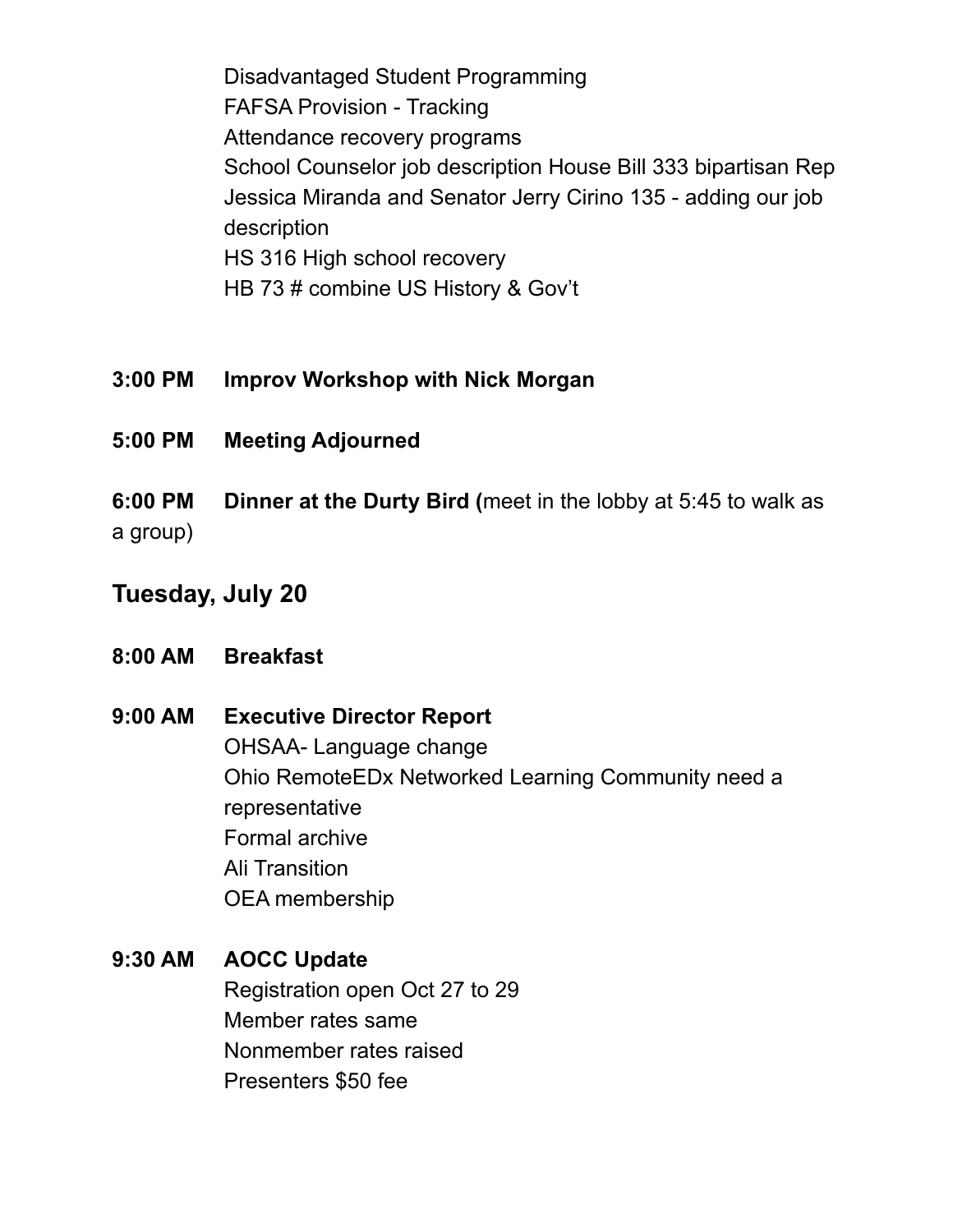Volunteers \$50 fee Online after the conference OACC Booth \$1000 pay Ali

**10:15 AM Operating Procedures Review of Roles & Responsibilities** Professional Recognition Committee ( RAMP, Scholarship for HS students, and grad students) Professional Development Committee (monthly, quarterly, Nominations and Election Committee is past president Government Relations Committee (PAC committee, Advocacy Day, PAC fundraiser at AOCC, Julia) Advocacy & Outreach - removing outreach Diversity & Inclusion- Dakota coordinates professional development, assess the needs of members, collaborates with other organizations provides resources to members regarding equity and inclusions.

#### **11:30 AM Guest Presentations**

- Brian Davis Maumee River Wellness providing training for staff to address trauma and wellness.
- Collin Palmer OACAC Past-President & Director of Admissions, University of Toledo - spoke about articulation and updates about UT data.

#### **12:30 PM Lunch**

### **1:30 PM Officer Reports**

● Advocacy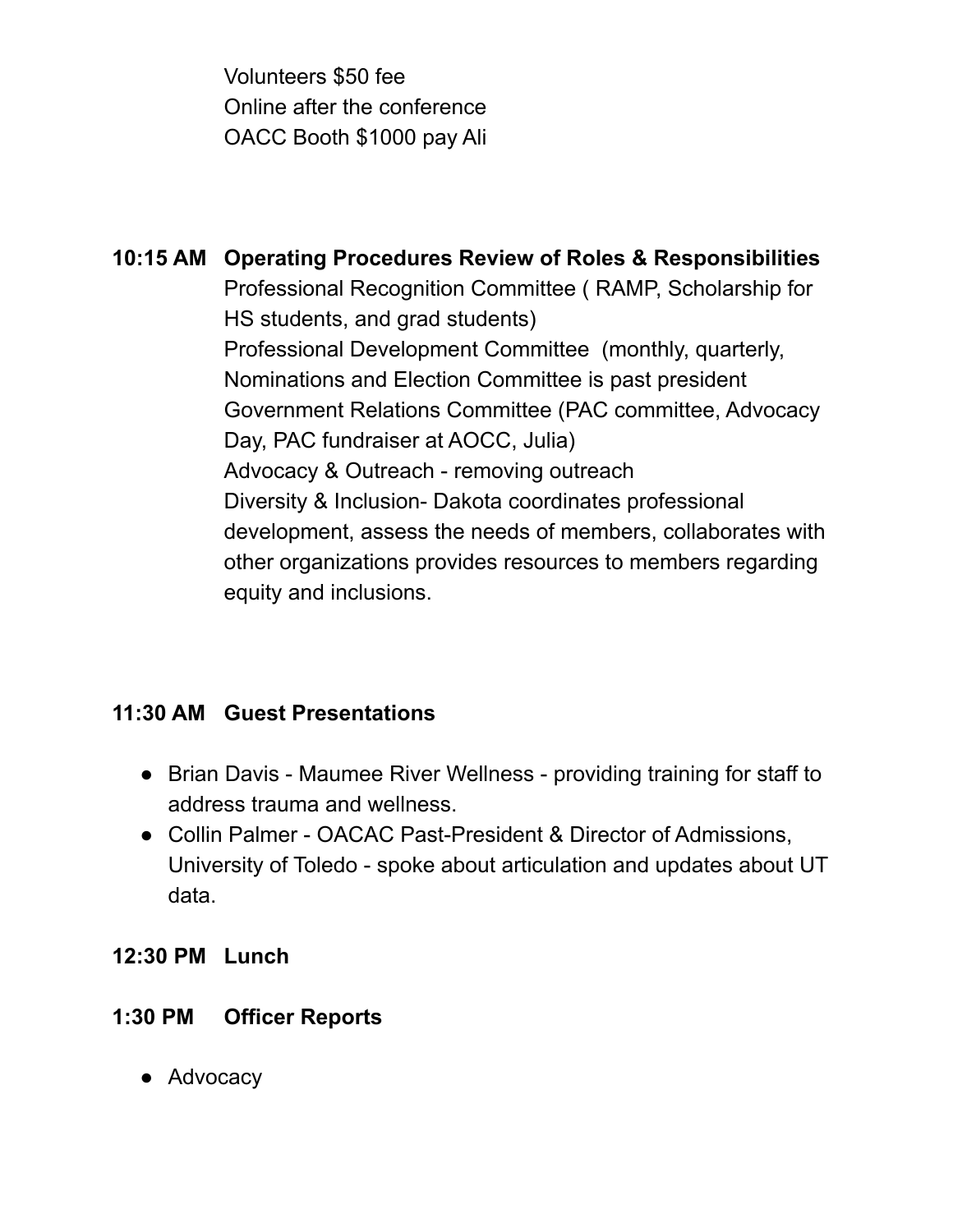- Diversity & Inclusion- Dakota- a new committee to support the board and school counselors across the state. Eight committee members and collaborating with the ODE task force. Equity audit completed by State Support Team. Board training Networking
- Government Relations
- Membership Services
- Professional Development- C.J. Nothing to report
- Professional Recognition-scholarship and grant winners have been notified. The selection process for the other award and planning the awards ceremony at AOCC.
- Executive Director

#### **2:00 PM Executive Committee Update**

Sara created a Presentation to show the board about our LDI and ASCA conference experience. ASCA Student Standards Mindsets and Behaviors have been updated. Focused on the three Rs Role, Ratio, and Respect.

### **2:30 PM Closing of Meeting (President)**

Motion to Call Executive Meeting to Close

- First: Carrie VanMeter / Second: Diane Zimmer
- For: / Against: / Abstain: